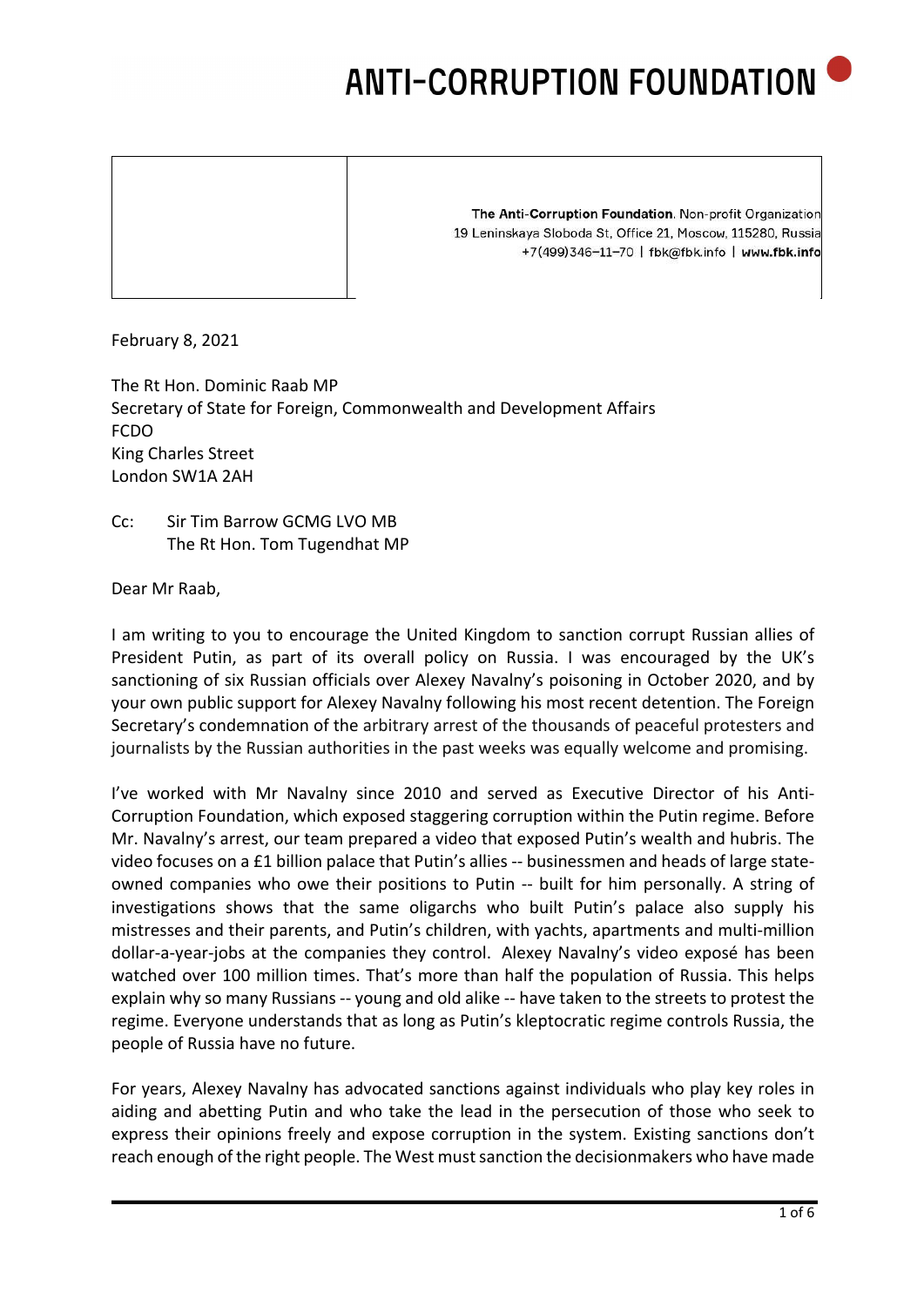it national policy to rig elections, steal from the budget, and poison their enemies. It must also sanction the people who hold their money. Anything less will fail to make the regime change its behaviour.

Before Mr Navalny returned to Russia, we made a list of 35 Russian individuals that I am sharing with you. We have concluded that each of these individuals actively participates in the oppression and corruption which characterises Putin's regime. Sanctioning these individuals, freezing their assets, barring them from entering the U.K. and from doing business with British companies would create a substantial cost for their actions and serve as a deterrent to other members of the political and business elite. It would be a powerful way to encourage change.

We divided our list into three groups in the attached enclosure:

Oligarchs upon whom Putin has bestowed wealth and power, and who wield it on behalf of the regime;

Human rights abusers and those who suppress fundamental civil and political freedoms;

Individuals specifically involved in the persecution of Navalny and our organization.

The top eight people on the list are of particular priority, as we discussed them with Alexey shortly before he boarded the plane to Moscow. The situation for Mr Navalny and for many of the thousands of demonstrators who have recently been arrested is dire. Especially in light of the inflexible attitude shown by the Russian authorities during Mr Borrell's recent visit, we believe immediate action is necessary and that this presents an opportunity for the United Kingdom to show leadership in protecting human rights and fundamental freedoms. We would be grateful if the United Kingdom would take concrete policy and sanction actions to limit corruption and abuse of human rights. These are common goals. Thank you for your time and attention to this matter.

Sincerely,

Vladimir Ashurkov **Executive Director Anti-Corruption Foundation** 

Enclosure: Recommended List of Individuals for Sanctioning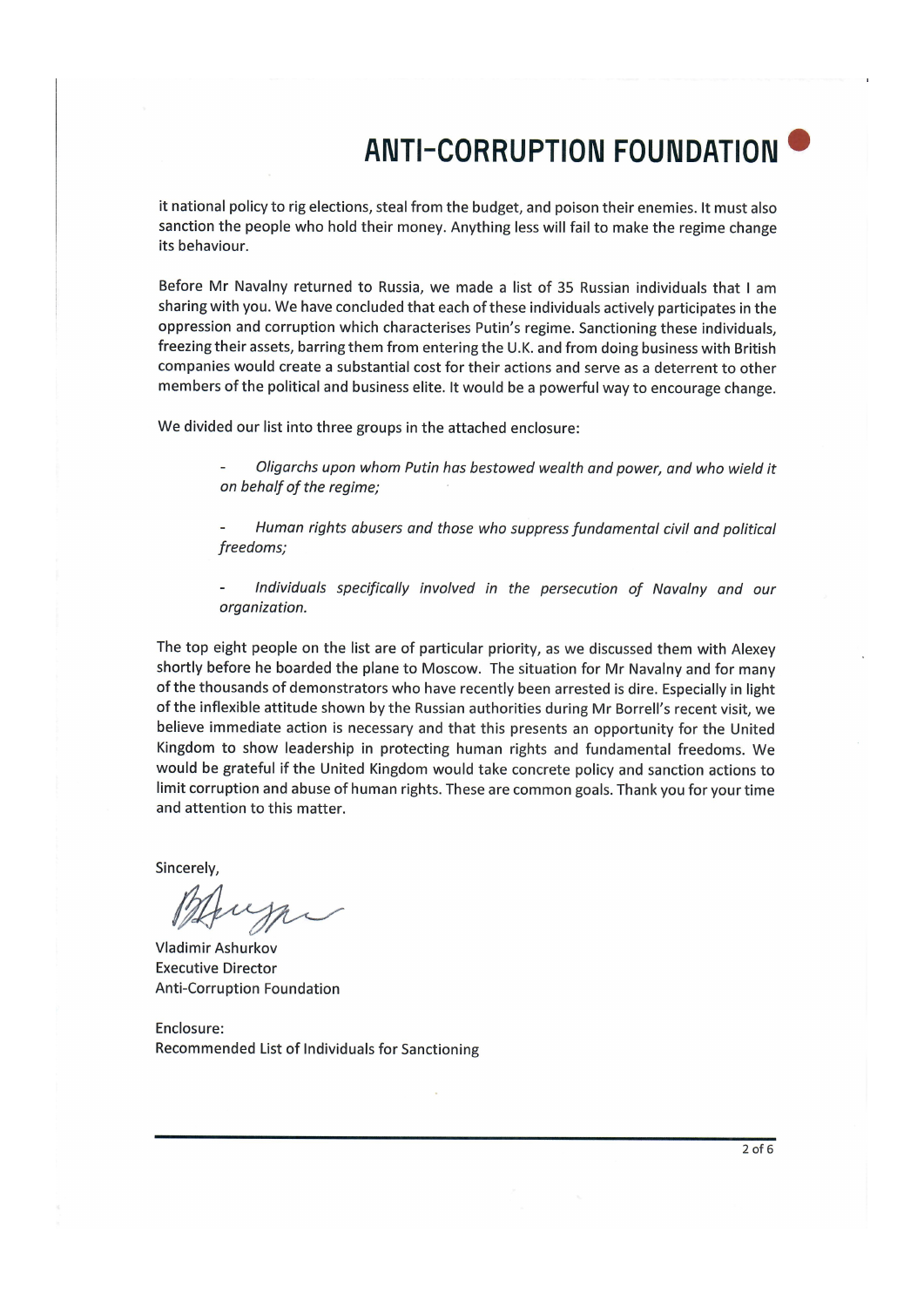#### **Recommended List of Individuals for Sanctioning**

#### *Priority Shortlist*

| 1. | <b>Roman Abramovich</b>  | Billionaire businessman with a wide portfolio of holdings in Russia<br>and globally, one of the key enablers and beneficiaries of the<br>Kremlin's kleptocracy, with significant ties to, and assets in the<br>West.                                                            |
|----|--------------------------|---------------------------------------------------------------------------------------------------------------------------------------------------------------------------------------------------------------------------------------------------------------------------------|
| 2. | <b>Denis Bortnikov</b>   | Deputy President and Chairman of VTB Bank Management Board.<br>He is the son of Alexander Bortnikov, FSB director and a key ally of<br>Vladimir Putin, who acts as a "wallet" for his father's ill-gotten<br>gains to hide their true beneficiary and avoid existing sanctions. |
| 3. | <b>Andrey Kostin</b>     | President and Chairman of the Management Board of state-owned<br>VTB Bank, a key facilitator of corrupt money flows related to the<br>operation of the Russian government and security services and the<br>personal fortunes of many senior Russian officials.                  |
| 4. | <b>Mikhail Murashko</b>  | Minister of Health, responsible for covering up Alexey Navalny's<br>poisoning and hindering efforts to evacuate him to Germany for<br>medical treatment.                                                                                                                        |
| 5. | <b>Dmitry Patrushev</b>  | Minister of Agriculture. He is the son of Nikolai Patrushev, director<br>of the Security Council of Russia and a key ally of Vladimir Putin's,<br>who acts as a "wallet" for his father's ill-gotten gains to hide their<br>true beneficiary and avoid existing sanctions.      |
| 6. | <b>Igor Shuvalov</b>     | Former First Deputy Prime Minister and Chairman of the State<br>Development Corporation VEB.RF, with significant assets abroad.<br>Shuvalov was instrumental in creating the system of state<br>corruption, which has come to dominate the country's institutions.              |
| 7. | <b>Vladimir Solovyev</b> | A high-profile Russian state media personality, one of the primary<br>mouthpieces of authoritarian propaganda, who has<br>both<br>defended and advocated the extrajudicial treatment of Alexey<br>Navalny and other opposition figures.                                         |
| 8. | <b>Alisher Usmanov</b>   | Billionaire businessman with a wide portfolio of holdings in Russia<br>and globally, and significant ties to the West, one of the key<br>enablers and beneficiaries of the Kremlin's kleptocracy.                                                                               |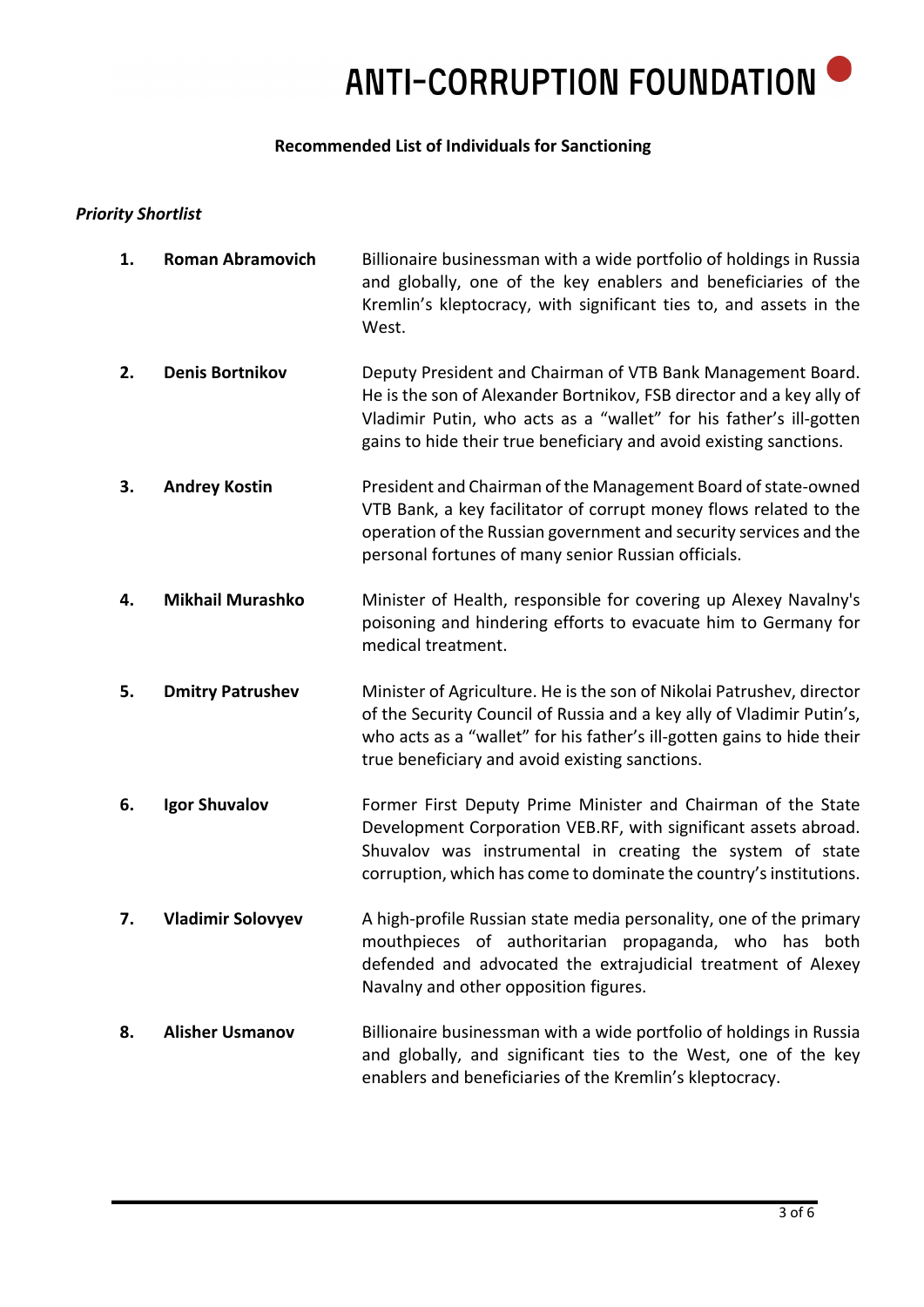### *Persecution of Alexey Navalny*

| 9.  | <b>Alexander Bastrykin</b>   | Head of the Investigative Committee, the primary agency behind<br>numerous fabricated and illegal cases against numerous<br>journalists, activists and opposition figures.                                                                                                                               |
|-----|------------------------------|----------------------------------------------------------------------------------------------------------------------------------------------------------------------------------------------------------------------------------------------------------------------------------------------------------|
| 10. | <b>Alexander Bortnikov</b>   | Director of the Federal Security Service (FSB), the main political<br>police agency, responsible inter alia for the attempted poisoning<br>of Alexey Navalny.                                                                                                                                            |
| 11. | <b>Konstantin Ernst</b>      | CEO of the state-owned Channel One TV station, a primary source<br>of state propaganda vilifying civil society and opposition activities<br>and encouraging extra-judicial repression.                                                                                                                   |
| 12. | <b>Victor Gavrilov</b>       | Head of the Department of Transport of the Economic Security<br>Service within the Federal Security Bureau (FSB). He was<br>responsible for coordinating various agencies during the arrival of<br>Alexey Navalny's flight to Moscow, including its diversion to<br>Sheremetyevo, where he was arrested. |
| 13. | <b>Dmitry Ivanov</b>         | Head of Chelyabinsk FSB. Head of Tomsk FSB when Alexey Navalny<br>was poisoned there by an FSB team.                                                                                                                                                                                                     |
| 14. | <b>Alexander Kalashnikov</b> | Director of the Federal Penitentiary Service (FSIN), who has<br>overseen continued human rights abuses in the penal system, and<br>also engineered the illegal arrest of Alexey Navalny on his return<br>to Moscow.                                                                                      |
| 15. | Sergei Kiriyenko             | First Deputy Head of the Presidential Administration, with special<br>responsibility for domestic politics, including efforts to prevent<br>Alexey Navalny's "smart voting" campaign and exclude opposition<br>candidates.                                                                               |
| 16. | Elena Morozova               | Judge of Khimki District Court, who presided over the illegal, ad<br>hoc court inside a local police station and sentenced Alexey<br>Navalny to 30 days in prison without bail to allow for his further<br>trial.                                                                                        |
| 17. | <b>Denis Popov</b>           | Chief Prosecutor of Moscow, whose office has spearheaded a<br>campaign against Navalny's team through investigations and the<br>courts.                                                                                                                                                                  |
| 18. | Margarita Simonyan           | Editor-in-Chief of state media network RT, a key mouthpiece of<br>state propaganda abroad, who herself has boasted that RT is<br>capable of "conducting an information war against the whole<br>Western world".                                                                                          |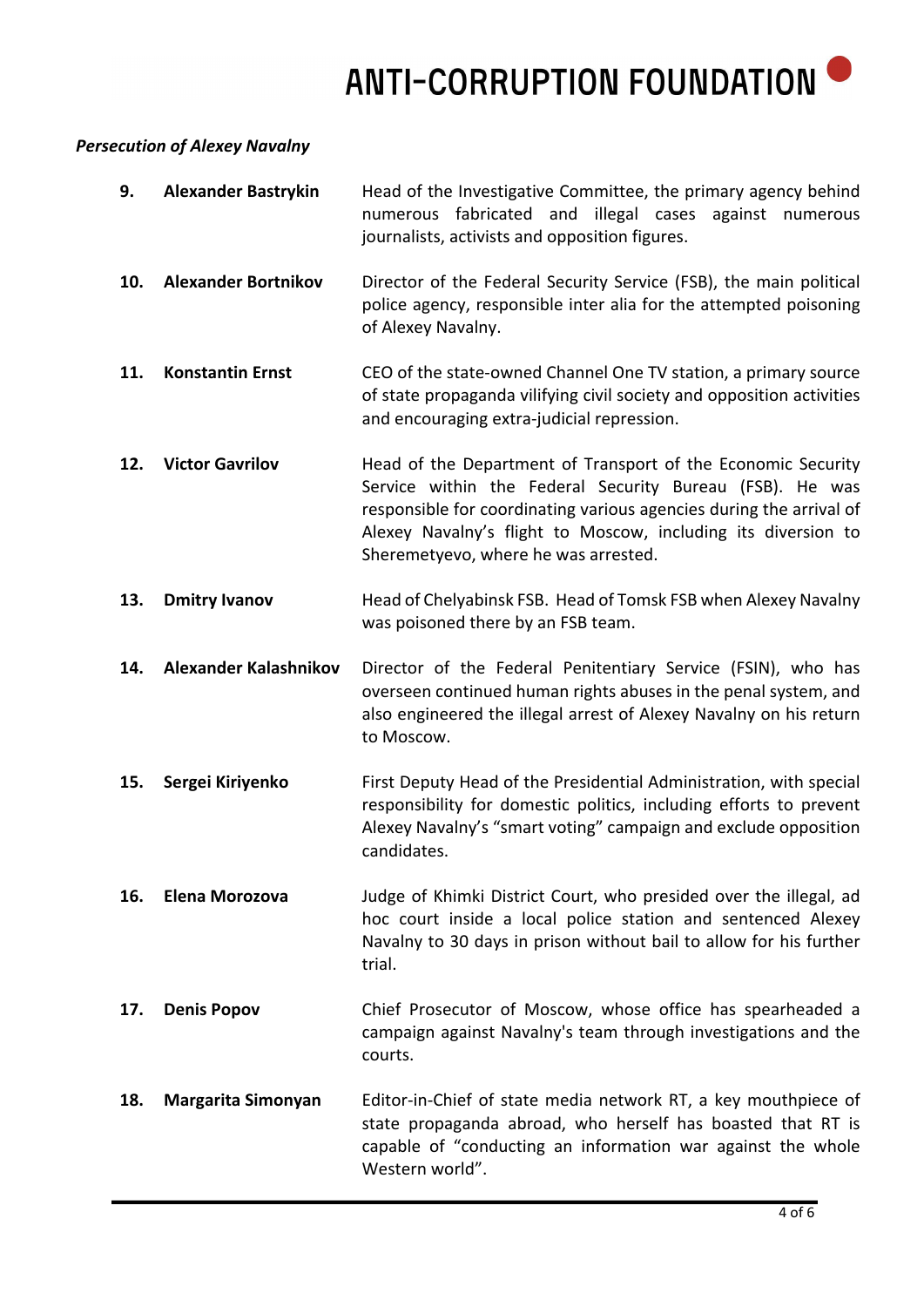ANTI-CORRUPTION FOUNDATION <sup>O</sup>

| 19. | Igor Yanchuk               | Head of the Khimki Police Department, responsible for Alexey<br>Navalny's arrest on his return to Russia and arranging his illegal, ad<br>hoc trial in a local police station.                                                                                                      |
|-----|----------------------------|-------------------------------------------------------------------------------------------------------------------------------------------------------------------------------------------------------------------------------------------------------------------------------------|
| 20. | <b>Victor Zolotov</b>      | Director of the National Guard, the agency primarily responsible<br>for the violent suppression of opposition activity on the streets,<br>and one of Putin's most loyal supporters. Zolotov also challenged<br>Navalny to a duel and threatened to "make mincemeat" of him.         |
|     | <b>Wallets and Cronies</b> |                                                                                                                                                                                                                                                                                     |
| 21. | Oleg Deripaska             | Billionaire businessman with a wide portfolio of holdings in Russia<br>and globally, one of the key enablers and beneficiaries of the<br>Kremlin's kleptocracy, with significant ties to, and assets in the<br>West.                                                                |
| 22. | <b>Alexei Miller</b>       | Chairman of the Management Committee of Gazprom, the state-<br>controlled gas corporation, and a significant instrument of covert<br>Russian influence abroad. Miller is one of the key enablers and<br>beneficiaries of the Kremlin's kleptocracy.                                 |
| 23. | Igor Sechin                | Chairman of the Management Board of Rosneft and close and<br>long-term ally of Vladimir Putin. He is one of the key enablers and<br>beneficiaries of the Kremlin's kleptocracy and also the driving<br>force behind policies such as support for the Maduro regime in<br>Venezuela. |
| 24. | <b>Gennady Timchenko</b>   | Billionaire businessman with a wide portfolio of holdings in Russia<br>and globally, a close Putin ally and reported "wallet" of the<br>president, with significant ties to and assets in the West.                                                                                 |
| 25. | Nikolai Tokarev            | Chairman of Transneft, one of the enablers and beneficiaries of the<br>Kremlin's kleptocracy, including the construction of Putin's palace<br>in Gelendzhik.                                                                                                                        |
|     | <b>Abuse of Freedoms</b>   |                                                                                                                                                                                                                                                                                     |
| 26. | <b>Alexander Beglov</b>    | Governor of St Petersburg, close ally of Vladimir Putin's, whose<br>corrupt activities were highlighted by a Navalny investigation, and<br>who has since been supportive of measures to limit freedom of<br>protest and assembly.                                                   |
| 27. | <b>Yuri Chaika</b>         | Presidential representative to the Caucasus Region, but until 2020,<br>Prosecutor General and responsible for the Kremlin's sustained<br>campaign of persecution of civil society.                                                                                                  |